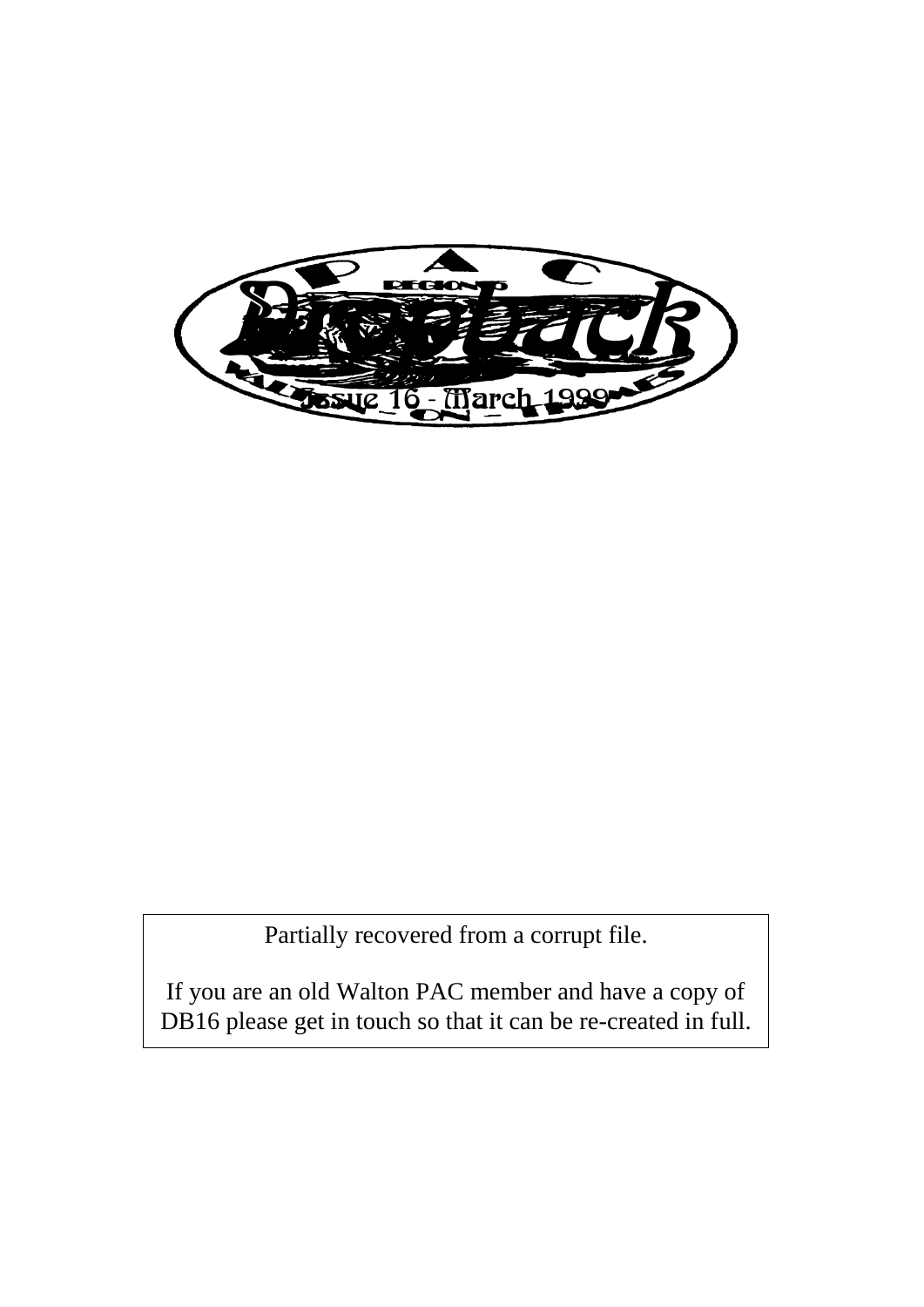## **Tailwalker – A Boating Tale**

As I sit in here in the cuddy of my boat contemplating the third day of pouring rain and still without a fish, I have been thinking about the problems that I have suffered since becoming a boat owner. I have owned "Tailwalker", an Orkney Longliner II for about 10 years now. It is a 16ft imitation clinker built fibreglass hull, fitted with a small front cuddy. It has remote steering which is mounted on the cuddy wall. The boat is fitted with a 20HP Mariner outboard; the whole unit including the trailer dates from about 1981.

I bought the boat for the specific purpose of fishing Loch Lomond, having previously suffered the discomforts of an open boat on the Loch. (Any one who has tried the hire boats there will fully understand) It is stable and has plenty of room and the forward cuddy gives shelter from the wind and rain. This story really begins in 1991. In May of that year I took the boat to Loch Lomond with Malc Green (our ex RO) as my boat partner. I had fished the Loch many times before with Malc on his boat.

The trip was uneventful, in that there were no problems with the boat, outboard or trailer. A few fish were caught and as I recall the weather was a bit rough! On occasions so rough that the wind and waves kept forcing the boats up onto the beach at Crom Minh. The journey home was also uneventful.

The May 1992 trip was a different story! On the journey up at a point just north of Gretna Green, whilst travelling at about 60mph, in the inside lane of a dual carriageway the axle on the trailer parted company with the rest of the trailer. This resulted in the boat being dumped on the road at 60mph whilst still connected to the remainder of the trailer and the car. Fortunately I had a change of underwear to hand. I somehow managed to stop the car, with the boat and what was left of the trailer still behind. On examination the damage to the hull of the boat was quite considerable, but could have been worse if that had not been galvanised metal keel bands and rubbing strips on the underside of the hull.

The boat was laying partially on its side in the inside lane of a dual carriageway just over the crest of a hill and the axle with both wheels attached was in the outside lane about 100 yards behind us. We quickly recover the axle and dump it on the hard shoulder. How the hell do you get a 16-foot boat full of a week"s camping/fishin g gear/baits and food off the tow hitch and off the road onto the hard shoulder (grass verge)? I can tell you now all those science lessons about levers, pulleys and balance are absolute b\*\*\*\*\*\*s. We sweated and cursed and tried everything we could think of, we

managed to get the boat into the kerb, but that was it. Fortunately a coach full of rugby players stopped and with their help we got the boat off the road.

At this point a police car arrived, just what I needed. I explained what had happened and on looking around we found a length of webbing strap with a large hook on the end

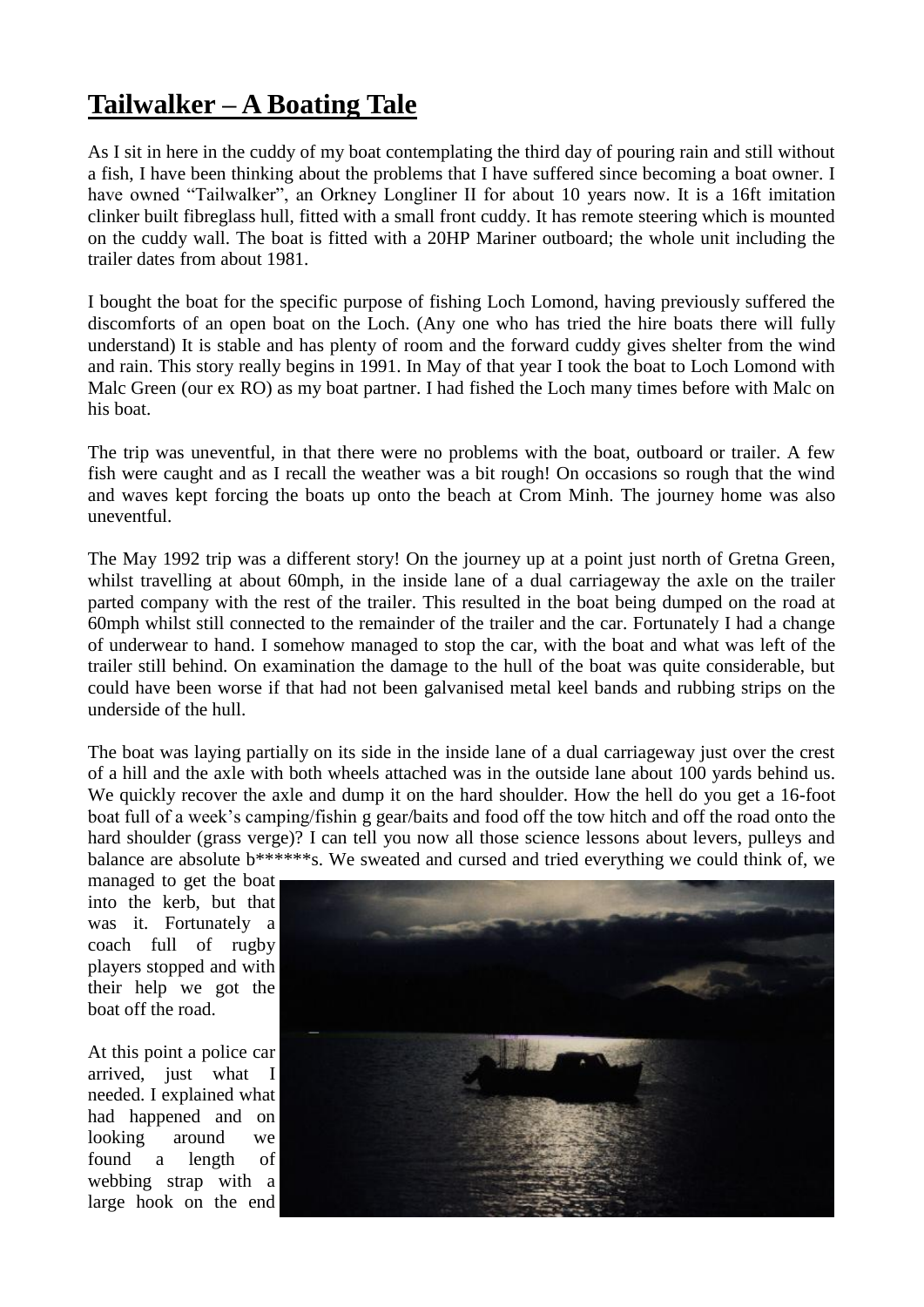(as used to secure loads), this was wrapped around the inside of the wheel hub. It would appear that the strap had flicked up from the road and wrapped itself around the hub, in doing so it had passed over the webbing strap that held the boat on the trailer. It had then become snagged in the wheel and had wound around and around, tightening all the time until something had to give. The straps were very strong, andagain using principles of levers, they had snapped the welds on the cross member where it joined the main trailer frame. Talk about bad luck!

What to do now, Bill Croft has an identical boat to mine and he had left earlier in the day to go to Lomond, and should be there by now, we could borrow his trailer. What we would do then I did not know. So we loaded all the gear from the boat that was of any value into the car. Thank God I had an estate car, and set off for Lomond. After a very short distance we had to stop at a café, delayed shock had set in! After a couple of coffees, we set off again.

We arrived at Loch Lomond and pulled into the boat yard, Bill"s van and trailer were in the car park, and when we looked along the bank towards the bay at Crom Minh he could be seen setting up his tent. After a quick explanation of what had happened we set off again, now with Bill"s trailer. Again we got back to the boat which was, not surprisingly, still where we had left it.

We now reverted to the principles of levers, pulleys, sweat and swearing and somehow managed to get the boat from the grass verge on to the trailer, I still don"t know how we managed this. After securely tying the boat on to the trailer we set off again. We had left Shepperton at about 3.30am and eventually got to Balmaha at about 10.30pm. We managed to find a B&B that had a vacancy, handily next door to the pub, we dumped the boat and trailer in the boat yard and went and had a few pints. I was absolutely knackered. On retiring to the B&B we discovered the bed had nylon sheets and the mattress was so soft it folded around you and to cap it all the room was bloody freezing, and the breakfast was crap.

We now had to decide what to do with the boat; we examined the damage, which could have been worse. There was a large hole in the outer keel on one side. We decided to attempt a temporary repair ourselves, the boatyard owners were no help what so ever! So we set off for town and returned with fibreglass matting and resin. The resin and hardener were mixed in an old baked bean tin and the matting was torn to shape, this was then applied over the hole using our hands to hold it in place (you try working with fibreglass upside down). Eventually we patched the hole as best we could; the boat had electric bilge pumps anyway.

We then retired to the pub to await the drying of the fibreglass. Many pints later and with an 'I don't care' attitude we launched the boat, it didn"t sink but leaked a bit. We set up and fished for a couple of days before tackling the problem of the trailer. We managed to find an "Indespension" dealer in Glasgow and they repaired and replaced bits until the trailer was complete. At least the whole lot was insured. We fished the rest of the week and returned home without further event. The boat was properly repaired by Bridge Marine at Walton Bridge and a fine job they did.

The May 1993 trip was to be another chapter in the story. Due to the recent unexpected death of my mother I was a little disorganised when it came to this trip but I thought I was fully prepared and had decided to fish alone on Loch Lomond for the week. I was going to travel up with my wife and son in the car and they were going to stay at relatives for the week. The journey up was uneventful and we arrived safely, the boat was launched at Balmaha and all the gear was loaded in. Could I get the outboard to start, could I heck! I checked the fuel and everything else I could think of, but to no avail. There was a spark at the plugs but it would not start. I dismantled the carb and could not see anything untoward. I put the lot back together and tried again, this time it started but fuel poured out of the engine cover. I shut the engine down and again stripped the carb but could see nothing wrong. *This was the one thing I had not done in the lead up to the trip, run up the motor to check all*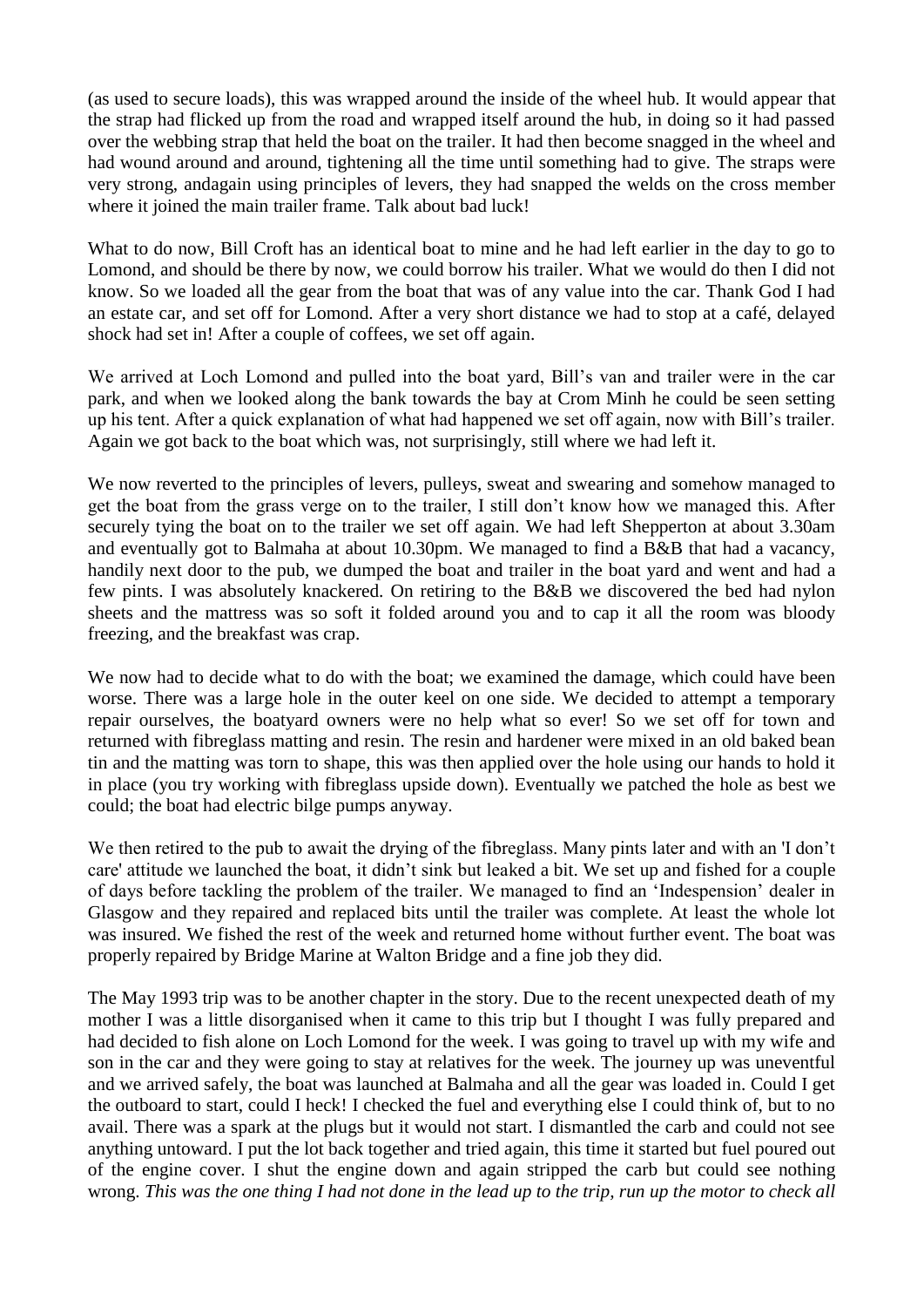*was well.* I would not make this mistake again.

It was now getting late so I unloaded the boat and pulled it back out of the water. We then found a B&B in the village and called it a day. The next day was Sunday and I made enquiries at the marina in Balloch re having someone look at the motor. There were no mechanics in on the Sunday but they would be in at 8 in the morning. I arranged to take the boat in then and spent the day with my family and stayed overnight at the relatives. The next morning the boat was quickly fixed. The problem being that one of the jets was seized up, caused by the fuel evaporating and the two-stroke oil going hard as iron. I had not run the engine dry after its last use!

The remainder of the trip went without a hitch, only Bill worrying himself sick about me being on my own. I had a good week catching a few fish, including my best fish to date from Lomond, a 19lber. I also lost a very big fish around the rear anchor rope, when I could not get the mud-weight up quick enough, a disadvantage of fishing alone.

I will stop here and continue the saga in the next edition.



## **Night fishing for pike**

Most of the pike anglers that I have spoken to have never bothered to try night fishing for pike. Most of them do not think that pike feed at night or those that have their suspicions, but can't be bothered fishing in below zero conditions because of it being uncomfortable, wet, muddy and windy. Well, I for one can tell you now, those anglers just don't know what they are missing.

I first tried piking at night about three years ago. The summer had just finished and we were just getting into autumn. The carp fishing was getting harder and my thoughts changed to pike fishing for the following weekend.

My Dad, mainly a carp angler, wanted to continue carp fishing. We arrived at the lake early one October morning for a day and night's fishing. I had a fish straight away, then nothing until the light faded and darkness set in.

About 7-00pm 'BANG', I was into a fish. I then missed a take, quickly followed by two more misses, before I hooked up again. Nothing further happened until about 2-00am when I had a tiny beep on my Optonic. A drop back started before turning into a steady run. The fish was a pretty good size and was pulling hard when the hooks came adrift. Several more takes followed but all were missed. Now you might be thinking these were eels, but eel bites are gentler with only the odd beep on the alarm. These were definitely pike takes.

At the end of October last year, my Dad dropped me off at a new lake on a Friday evening. I was fishing with his friends, all carp anglers. So I settled into a swim and waited, it was pitch black. I'd never pike fished the lake before but within 4 minutes of putting a bait out the alarm sounded. The pike tore off and the clicker on my multiplier was going like mad. Five minutes later it was in the net. I had no idea how big it was until I lifted it onto the mat. It was huge, at 18lbs 5ozs a new personal best. That night I had five more takes, I lost two after short but hard fights and missed the other three altogether. What a session!

By now you probably know my recipe for success. It is quite simple and 'deadly' on the right water. If you are fishing at a lake with three to seven feet in depth, don't and I repeat don't cast both your baits 30 to 40 yards. Cast one bait just 5 or 6 yards, the best baits being big, oily, smelly things like